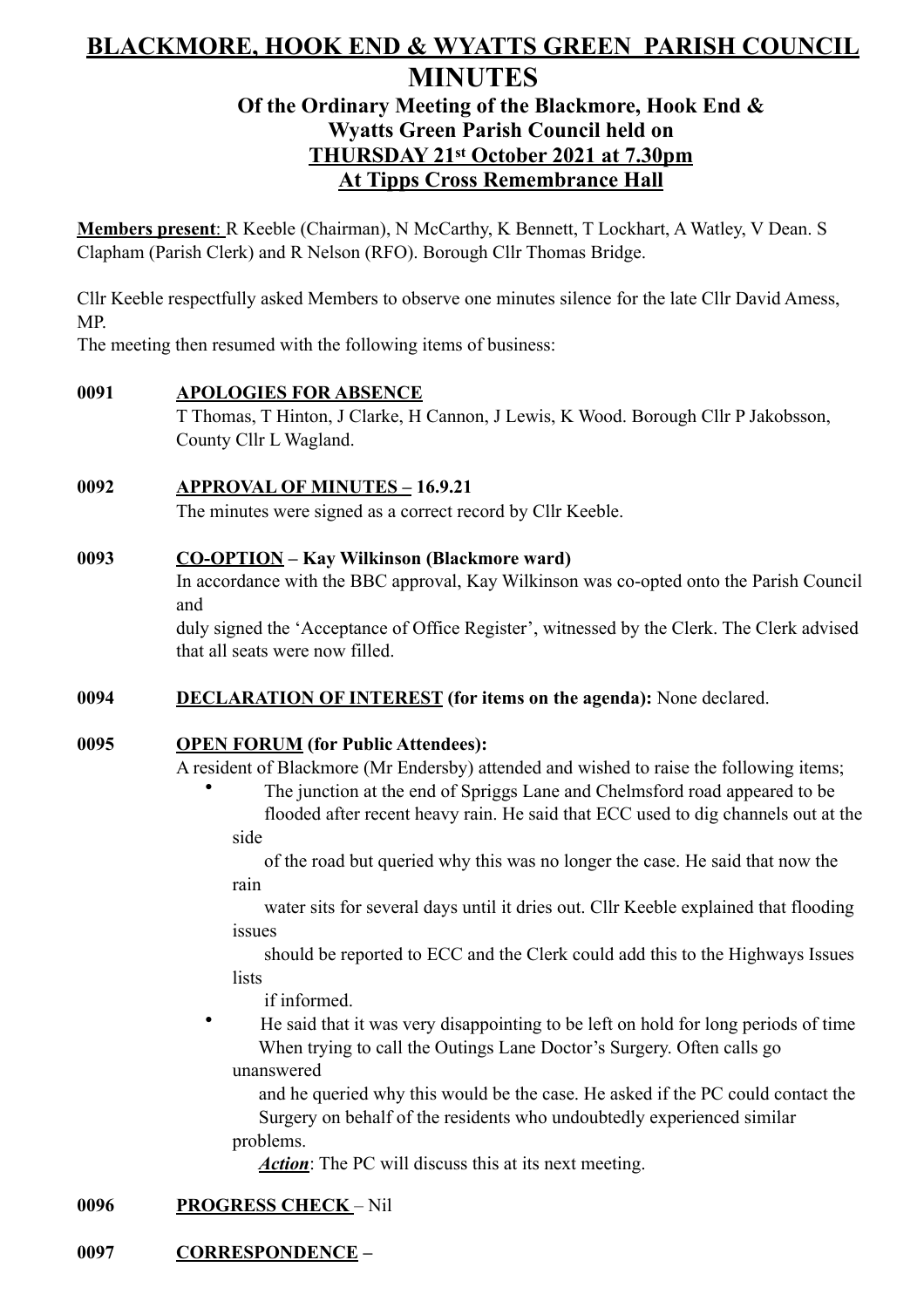- The Clerk read out an email from the Passenger Transport Team at ECC advising that the next meeting for members will be held remotely on Thursday 18th November – 10.00am-12.00pm. Cllr Dean confirmed he would attend and Mrs Nelson would help facilitate the remote meeting. The meeting link will follow from ECC which the Clerk would forward.
- The Clerk read out an email from Sylvia Shepherd from the 'Brentwood Bus and Rail Users Association – Their AGM will be held on Saturday 23rd October. This was only open to Association Members but questions could be sent in regarding the Vectare 61 bus service if the PC had any queries. Cllr McCarthy wished to query whether the Wyatts Green Road / Plovers Mead loop part of the service was required and asked if the service provider could advise whether this was an essential and well used part of the Brentwood route. There were concerns that the newly reinstated kerb stones along Plovers Mead would again be dis-lodged due to the narrow vehicular access along this part of the loop due to the parking situation. These kerbstones had only just been replaced by ECC after being on the PC/ECC Highways agenda for the past 7 years. *Action*: The Clerk will email Sylvia Shepherd raising this question.

### **0098 REPORTS OF BOROUGH AND COUNTY COUNCILLORS**

Cllr Bridge reported the following:

- The BBC Neighbourhood Action Team (NAT's) had visited the parish and had undertaken various works as requested by the Clerk and Cllr Keeble.
- After the recent murder of Cllr David Amess, MP for Southend, the PC Members might wish to remove their personal addresses from the public website. It was acknowledged that if an assailant wanted a Cllr's personal address they could easily find it but it's an extra security measure the PC may wish to consider. This will be discussed amongst Members.
- 5G Telecommunications mast planning application Cllr Bridge said that it might be worth the PC waiting until such time that the company approaches the PC in light of the unanimous refusal of the planning application at last night's BBC Planning Committee meeting. He said that the Borough were asked to consider 3 such applications, all of which were refused. He stated that the communications companies often registered applications on Highways land as it was a cheap solution for them if the local Council's approved them. If they were to appeal this would be a six month process which would give the PC time to consider its options or enter into negotiations with the company if it wished to.
- Cllr Keeble asked Cllr Bridge if he could look into the recently reported activity at the new Sandford Paddocks, Red Rose Lane. Diggers and clearance works had been witnessed and the hedges had also been cut. Cllr Bridge will enquire with the Planning Enforcement Team.

# **POLICY & RESOURCES**

| 0099 | <b>Finance - Payments made online:</b>                                                    |
|------|-------------------------------------------------------------------------------------------|
|      | S Clapham -                                                                               |
|      | Pension -                                                                                 |
|      | HMRC -                                                                                    |
|      | $R$ Nelson –                                                                              |
|      | £1104.00 (inc.VAT) – NBB Recycled furniture – 2 new composite post office planters (being |
|      | reimbursed by ECC Locality fund plus an element of the planting)                          |
|      | $£400.00 - hedge$ cutting at Millennium Park                                              |
|      | £480.00 – External Auditor's fee                                                          |
|      | £900.90 (inc.VAT) – grass cutting – inv. 822                                              |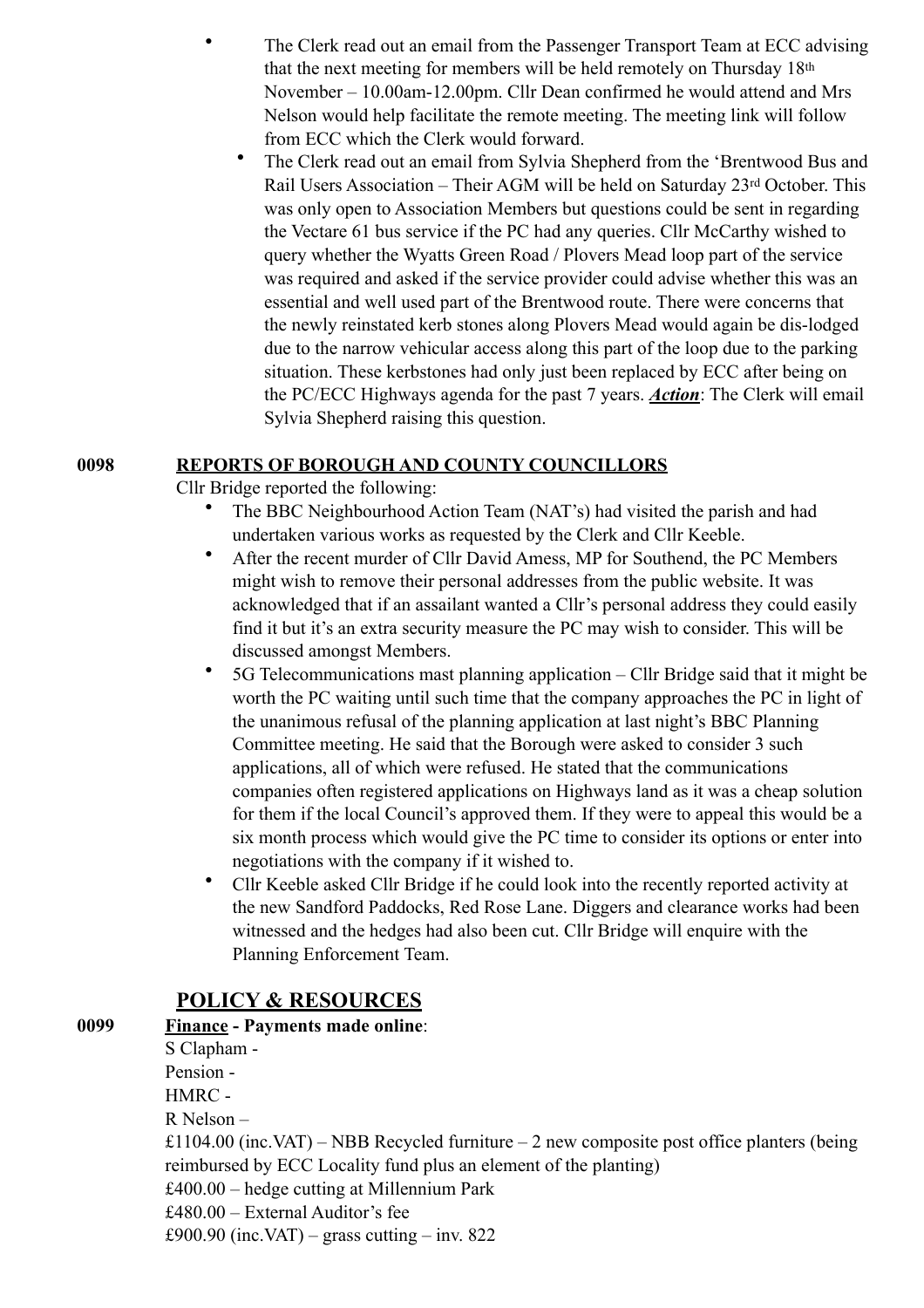£1758.00 (inc.VAT)– O'Riordan Construction – install 3 new memorial seats on the Green, remove two agility apparatus for Ted Marriage and repair the broken play area fence) £10.42 – Castle water – supply to Nine Ashes Rd.

£552.00 – Netwise – website/domain name etc

 $£250.00 - Blackmore Allotment Association - the transfer of un-returned deposits where ex$ tenants had left their plots in an unsatisfactory condition and had to be cleared by the Association members.

Parochial Charity - £580.00 for this last quarter.

**Payments made on the PC Credit Card:** - pending – 2 x £50 Garden centre vouchers for the Parishioner of the Year Awards. **Cash drawn:** - nil **Transfers:** – nil **Memberships:**- nil **Income/receipts**: £48,710.50 – BBC second-half precept.

# **0100 Financial Report to 30th September 2021**

Mrs Nelson reported on the financial reports as distributed prior to the meeting as outlined above. All approved with no amendments.

### **Financial Powers**

**0101 BBC precept overcharge –** The Clerk reported that she had now received an acknowledgement of receipt of her letter to Alex Burghart, MP from his PA. **Action:** The response stated that this had been forwarded to BBC for their comments. Pending a response from BBC.

**Double Taxation –** meeting on hold until such time that the above issue is resolved.

# **PLANNING COMMITTEE**

- **0102** There had been a Planning Committee meeting on 18th October and the following applications were considered. All reports and minutes were emailed to the BBC Planning Department, as circulated ahead of the meeting. These were received and accepted without further amendment. Cllr Lockhart had also circulated his report ahead of the meeting and these were accepted without amendment.
	- 21/01608/HHA La Valette, Hay Green Lane (various extensions) objection raised.
	- 21/01643/TPO 52 Wyatts Green Lane (crown reduction to T1, T2  $&$  T3 oaks) no objection.
	- $21/01644/TPO 52$  Wyatts Green Lane (crown reduction to T4 oak) no objection.

# **PARKS & OPEN SPACES**

There had been a POS Committee meeting on Monday 18th October 2021 at 10.00am via Zoom. The Clerk will shortly be circulating the meeting minutes. The following items of business were discussed:

### **0103 POS Committee meeting dates - review**

In view of the missing Cllr's at this evening's meeting, Cllr Watley will circulate an email to the Committee Members asking if alternative dates and times would be more convenient if it meant a higher member attendance. The next meeting will be held at the scheduled time of Monday 15<sup>th</sup> November at 10.00am via Zoom if not agreed in time.

### **0104 Play area annual ROSPA inspection findings (3 sites)**

The Clerk confirmed that all Deckanon and O'Riordan works had been completed. However, the Clerk is still chasing for dates for outstanding works by Playquip Leisure.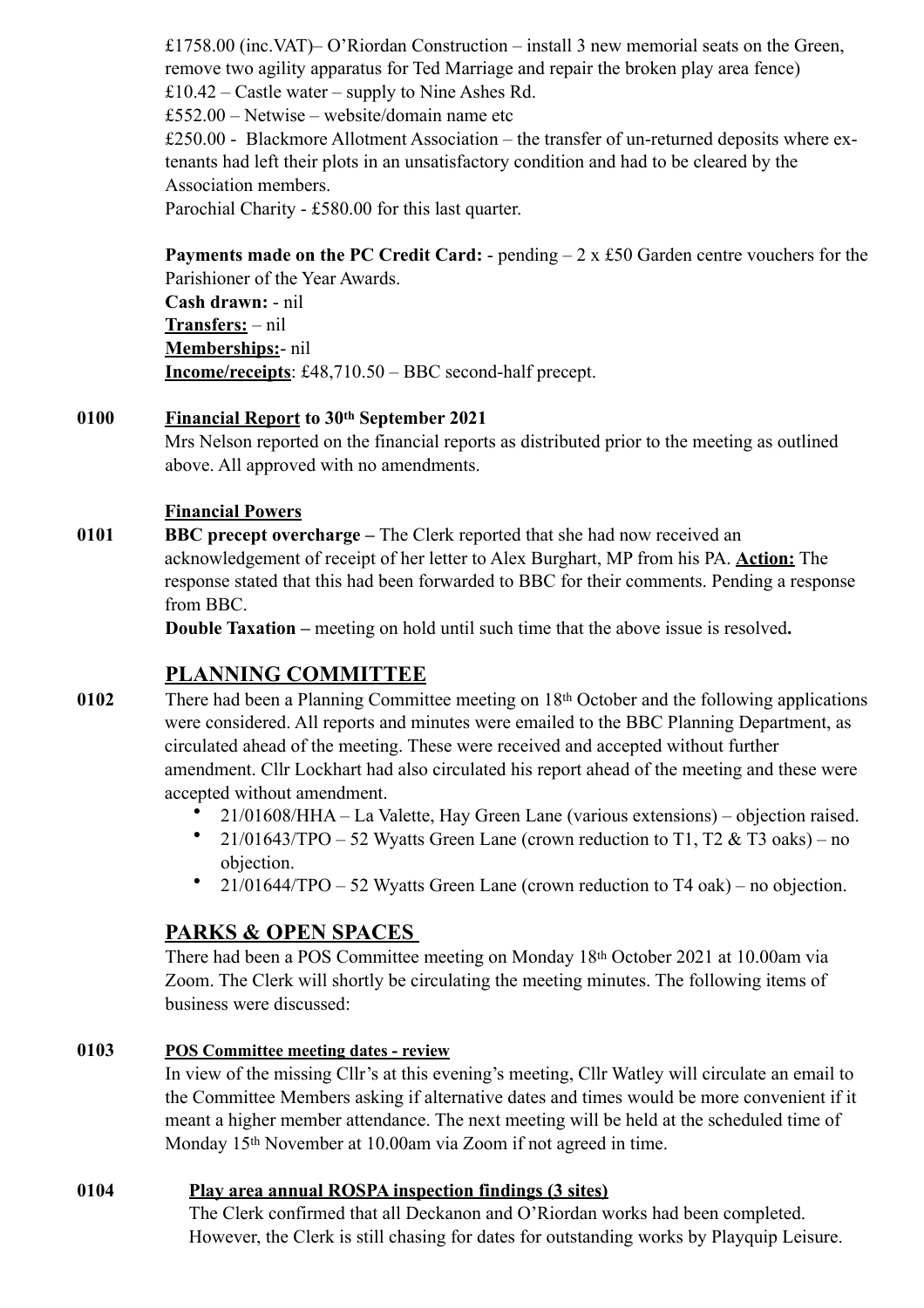They had stated that all works were delayed due to staff and material shortages but they hoped to be able to catch up soon.

### **0105 Ted Marriage tree survey**

A meeting had been held with John Sharpe on Friday 17th September 2021. He found all trees to be sound and not requiring any immediate work by the Parish Council.

- **0106 Newly installed Memorial seats** installed by O'Riordan Construction in September. All items had been reimbursed by the families.
	- Mark Holmes
	- Ken Smith
	- John & Joan Fleetwood (replacement composite seat)

**Wooden Memorial Seat (near to the War Memorial)** – Plaque wording to be agreed before this item could be ordered.

### **0107 Walter Hobbs**

Cllr Keeble is obtaining a quote to concrete the two main entrances from the car park into the field which get very muddy. *Action:* Referred to next POS meeting for consideration.

### **0108 Tennis Club request**

A request was received by Cllr Keeble to trim the perimeter trees. He had received a quotation for £1100.00 (+VAT). *Action:* Due to the level of expenditure, Cllr Keeble will obtain a second quotation. Referred to next POS meeting for consideration.

### **0109 RTA – fingerpost at Hay Green Lane Junction**

The Clerk was in receipt of the Insurance claim settlement totalling £1840.00. Deckanon had advised that there was concern over the increased material costs and asked whether this work needed to be scheduled. It was proposed by Cllr Watley and unanimously agreed that this work be approved. *Action:* The Clerk to place the order with Deckanon. The Clerk will ask Cllr Lockhart for the specification for the di-bond finger signs which she will place with Stuart Allan.

**0110 Christmas lights switch on date** – 28th November agreed. The Vicar had confirmed her availability. It was agreed that the lights will be turned on at 4.30pm at Kiln Field and 5.00pm at the Horsefayre Green and then Blackmore Green. Installation is scheduled for 2nd November with Andy Elmes. New lights will be added to the trees near to the War Memorial.

# **0111 Queen's Platinum Jubilee Commemoration – June 2022**

The latest presentation had been circulated from Dave Wilson, Blackmore Village Fayre Committee. The Committee hoped to raise enough funds to pay for the medieval beacon and asked if the PC could adopt it and maintain it going forward. The PC will consider this once costs and details are received from the Fayre Committee. Pending further updates nearer the time.

# **0112 Remembrance Sunday Service – 14th November**

Normal services to be resumed since the Covid-19 pandemic. The service would be held at the War Memorial at 10.45am. Cllr Keeble has the PC wreath to lay.

# **0113 CLERK'S REPORT (Governance)**